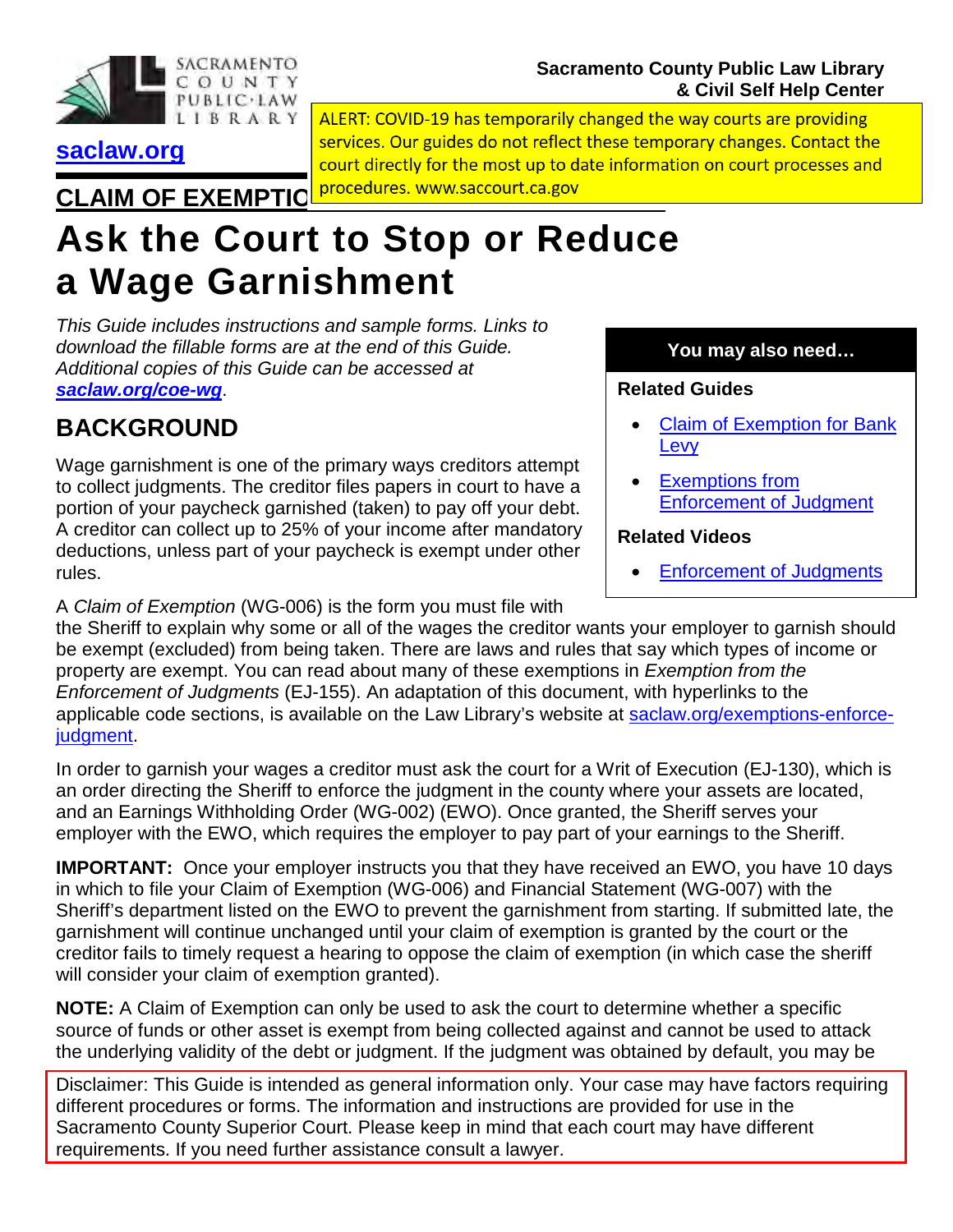able to ask the court to set aside the judgment, and allow you to present a defense to the claim. For more information, see the Step-by-Step guide on Relief from Default Judgments on our website at [saclaw.org/relief-default-judgment.](https://saclaw.org/relief-default-judgment)

### **STEP-BY-STEP INSTRUCTIONS**

### **Step 1: Complete the Required Forms**

The Judicial Council forms needed for a claim of exemption for wage garnishment are:

- [Claim of Exemption \(WG-006\)](http://www.courts.ca.gov/documents/wg006.pdf)
- [Financial Statement \(WG-007\)](http://www.courts.ca.gov/documents/wg007.pdf)

Instructions for completing the necessary forms are included at the end of this packet.

#### **Step 2: Make Photocopies**

Make two copies of each:

- Claim of Exemption (WG-006)
- Financial Statement (WG-007)

#### **Step 3: File Your Documents**

#### **Before completing your forms:**

It may be useful to gather these documents, which will provide needed information:

- Notice of Wage Garnishment from your employer
- At least one month of paystubs
- A list of your monthly expenses, such as rent, utilities, insurance, etc.

Take your completed documents to the Sheriff's Department listed on the Earnings Withholding Order (WG-002). The Sheriff will mail one copy to the judgment creditor and keep the original. The other copy is for you to keep for your records.

#### **Step 4: What Happens Next?**

The garnished money will be held until either: 1) 10 days go by and the creditor does not oppose your claim of exemption; or 2) the judge makes a decision on the claim of exemption. If the creditor does not oppose your claim of exemption, the garnished money will be returned to you.

If the creditor opposes your claim of exemption, you will receive a *Notice of Opposition to Claim of Exemption* (EJ-170) and *Notice of Hearing on Claim of Exemption* (EJ-175) that will set a court date for a judge to make a decision, probably within the month. If the judge agrees with your claim of exemption, you will get your money back. If the judge agrees with the creditor, your employer will send the money to the creditor every month until your judgment is paid in full. The judge may also find that the creditor is entitled money from your wages, but in an amount less than 25%. In that situation, your employer will send the court-ordered amount to your creditor each month until the judgment is paid in full.

Pursuant to Local Rule 1.06 [\(www.saccourt.ca.gov/local-rules/docs/chapter-01.pdf\)](http://www.saccourt.ca.gov/local-rules/docs/chapter-01.pdf), the court will make a tentative ruling on your claim of exemption by 2:00 p.m. the court day before the hearing. You may read the tentative ruling online, or may call the Presiding Judge's department at 874-8142 to hear it. For more information, see the Sacramento County Superior Court's website at [www.saccourt.ca.gov/civil/motions-hearings-tentative.aspx.](http://www.saccourt.ca.gov/civil/motions-hearings-tentative.aspx)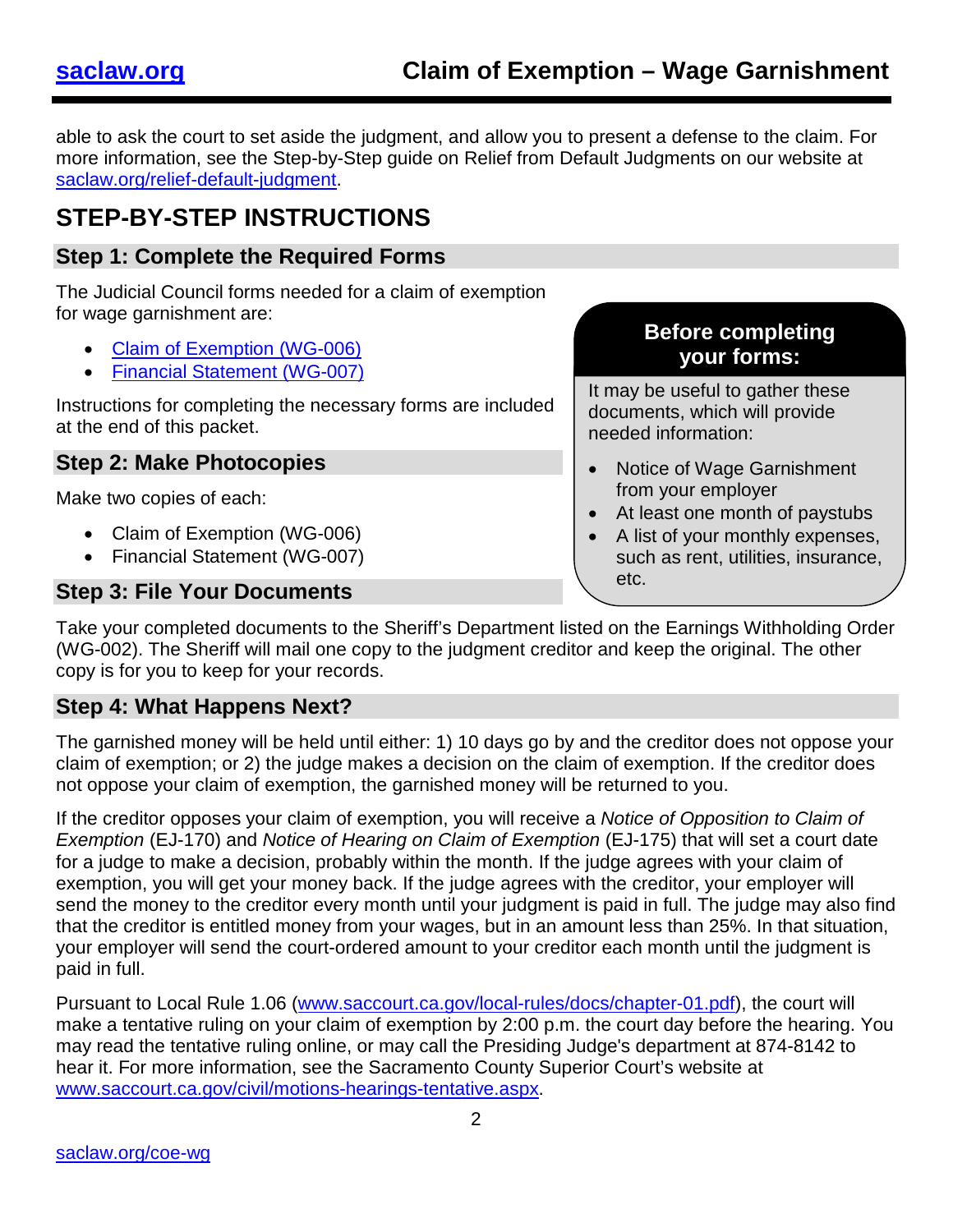Closely review the tentative ruling, because there will be a lot of important information included in it. Hopefully, you see that your claim of exemption is "GRANTED." If this is the case, the tentative ruling will also order the sheriff to return the funds to you. If your claim is "GRANTED in part," the court will order a specific amount (less that the amount originally taken) be garnished from your paychecks until the judgment is satisfied. If claim is "DENIED," your employer will continue garnishing the same amout from your paychecks until the judgment is satisfied. You may also find that your hearing is "CONTINUED" to a future date. This is common if the court needs more information from you before making a ruling. Be sure to read the tentative ruling very carefully, because the court will specify what information or documents are required from you, and a date by which the information must be provided to the court.

If you are happy with the tentative ruling, you do not need to do anything. You won't have to go to court unless ordered to appear in the tentative ruling or unless the other side calls you and the court between 2:00 p.m. and 4:00 p.m. the court day before your hearing date to request an oral argument in front of the judge. If that happens, you should go to the court hearing and be prepared to argue your case.

If you are not happy with the tentative ruling, and wish to present arguments in front of the judge, you must call all opposing counsel and/or self-represented parties, and the clerk for Department 53 ((916) 874-7858) or Department 54 ((916) 874-7848) no later than 4:00 p.m. the court day before your hearing and state that you are requesting oral argument on the motion. If neither you nor the opposing counsel or self-represented party requests oral argument, the court will simply make the tentative ruling the order of the court, and no oral argument will be permitted.

### **FOR HELP**

Sacramento County Public Law Library Civil Self Help Center 609 9th Street, Sacramento 95814 [saclaw.org/self-help/civil-self-help-center](https://saclaw.org/self-help/civil-self-help-center/) (916) 476-2731 (Appointment Request Line)

*Services Provided:* The Civil Self Help Center provides general information and basic assistance to people without attorneys on a variety of civil legal issues. All assistance is provided by telephone or Zoom videoconference. Visit ["Issues We Can And Cannot Assist With"](https://saclaw.org/cshc-services) (saclaw.org/cshc-services) for a list of qualifying cases.

*Eligibility:* Must be a Sacramento County resident or have a [qualifying](https://saclaw.org/self-help/civil-self-help-center/cshc-services/) case in the Sacramento County Superior Court.

For assistance with a Claim of Exemption- Wage Garnishment, you must bring:

- Notice of Wage Garnishment from your employer
- At least one month of paystubs (more if income varies monthly)
- A list of your monthly expenses (for example, rent, utilities, insurance, etc.).

IF YOU HAVE QUESTIONS ABOUT THIS GUIDE, OR IF YOU NEED HELP FINDING OR USING THE *MATERIALS LISTED, DON'T HESITATE TO ASK A REFERENCE LIBRARIAN.* 

H:\public\LRG-SBS\SbSs\COE Wage Garnishment\SBS COE-WG.docx updated 08/19 mpj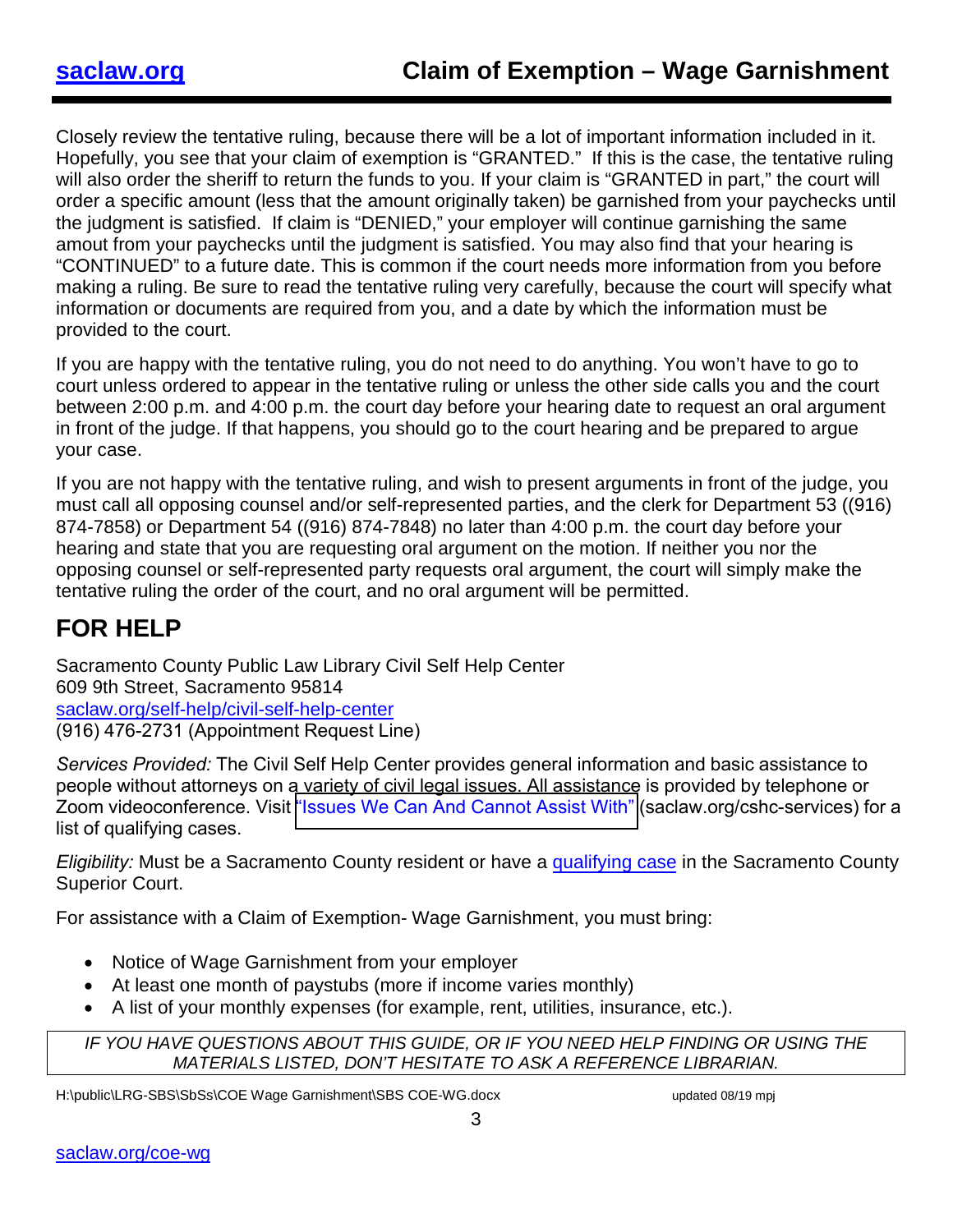### **ATTACHMENTS: FORMS AND INSTRUCTIONS**

The Judicial Council forms commonly used in this procedure are:

- [Claim of Exemption \(WG-006\)](http://www.courts.ca.gov/documents/wg006.pdf)
- [Financial Statement \(WG-007\)](http://www.courts.ca.gov/documents/wg007.pdf)

Sample filled-in forms with instructions are available at the end of this Guide.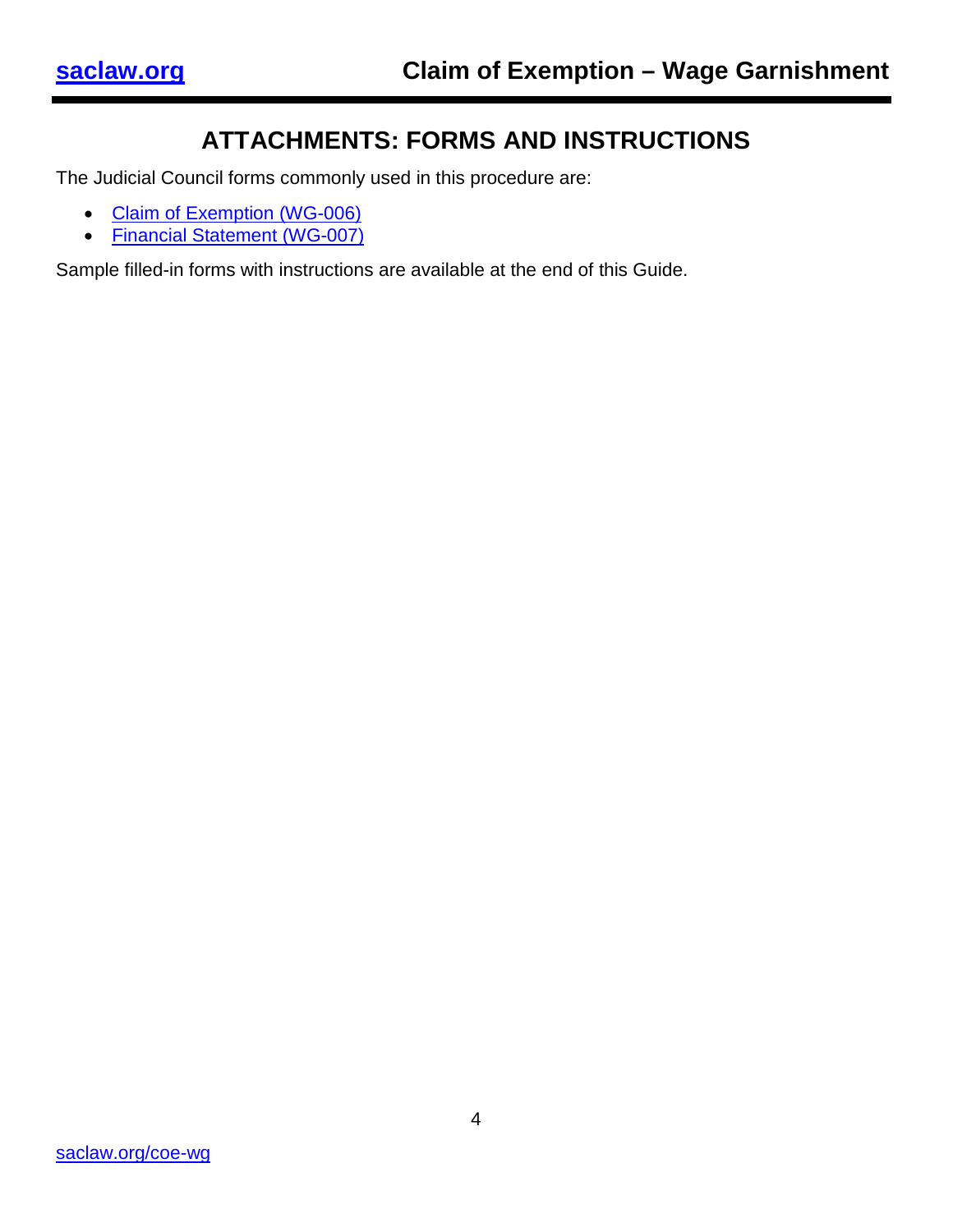

|                                        | ATTISRNEY DR. PARTY WITHOUT ATTISRNEY Wome<br>PETER PERPETRATOR<br>phone number. "In Pro<br>11 MAIN ST. #22<br>Per" means you are<br>SACRAMENTO, CA 95814<br>representing yourself.<br>TELEPHONE NO. 916-123-9876<br>E MAIL ADDRESS (Colloula)                                                                                   | Your name, address, and                                                                | FOR LEVING OFFICER USE ONLY<br>IL evying Officer Name and Address)<br>Sacramento County<br>Sheriff's Department<br>Civil Division<br>3341 Power Inn Road<br>Sacramento, CA 95826 |
|----------------------------------------|----------------------------------------------------------------------------------------------------------------------------------------------------------------------------------------------------------------------------------------------------------------------------------------------------------------------------------|----------------------------------------------------------------------------------------|----------------------------------------------------------------------------------------------------------------------------------------------------------------------------------|
| Court name,<br>address, and<br>branch. | IN PRO PER<br>ATTORNEY FOR WINDL<br>COURT OF CALIFORNIA, COUNTY OF Sacramento<br>720 Ninth Street<br><b>BERTHER</b><br>720 Ninth Street<br>88880<br>Sacramento, CA 95814<br><b>DODE</b><br>Civil<br><b>MAME</b>                                                                                                                  |                                                                                        | Insert the name and address<br>of the Sheriff's Civil Division as<br>shown on the Earnings<br>Withholding Order (EWO).                                                           |
|                                        | PLAINTIFF/PETITIONER PAUL SAMPLE<br>DEFENDANT/RESPONDENT:PETER PERPETRAT                                                                                                                                                                                                                                                         | Plaintiff = Judgment Creditor<br>Defendant = Judgment Debtor<br>as they appear in EWO. | <b>LEW IMABES</b><br>$11 - 0004958$                                                                                                                                              |
|                                        | <b>CLAIM OF EXEMPTION</b><br>(Wage Garnishment)                                                                                                                                                                                                                                                                                  | Sheriff's Levy number.                                                                 |                                                                                                                                                                                  |
|                                        | 1. My name s: PETER PERPETRATOR<br>2. I need the following earnings to support myself or my family (check a or b):<br>a. Allearnings.<br>'S<br>b.<br>each pay penod.                                                                                                                                                             | Check the boxes that pertain to                                                        | <b>CASE NOMBER</b><br>34-2011-00012345                                                                                                                                           |
|                                        | 3. Please send all papers to<br>me.<br>. .<br>my attorney<br>at the address is shown above in following (specify).                                                                                                                                                                                                               | your situation and indicate where<br>you want the mail sent.                           |                                                                                                                                                                                  |
|                                        | 4. I am willing for the following amount to be withheld from my earnings each pay period during the withholding period. I understand<br>that the judgment creditor can accept this offer by not opposing the Claim of Exemption, which will result in the following<br>sum being withheld each pay period (check a orb).         |                                                                                        | Check either box 4a or 4b to indicate what you                                                                                                                                   |
|                                        | None<br>а.<br>Withhold S<br>0.00<br>each pay period.<br>b.<br>5. I am paid                                                                                                                                                                                                                                                       |                                                                                        | consent to have withheld from your paychecks.                                                                                                                                    |
|                                        | dally<br>every two weeks<br>weekly<br>twice a month<br>ш                                                                                                                                                                                                                                                                         | monthly<br>other (specify)                                                             | Check the appropriate box.                                                                                                                                                       |
|                                        |                                                                                                                                                                                                                                                                                                                                  |                                                                                        |                                                                                                                                                                                  |
|                                        | NOTE: You must attach a properly completed Financial Statement form to this Claim of Exemption.<br>The Financial Statement form is available without charge from the levying officer.<br>I declare under penalty of perjury under the laws of the State of California that the foregoing is true and correct.<br>Date: 7/13/2011 |                                                                                        |                                                                                                                                                                                  |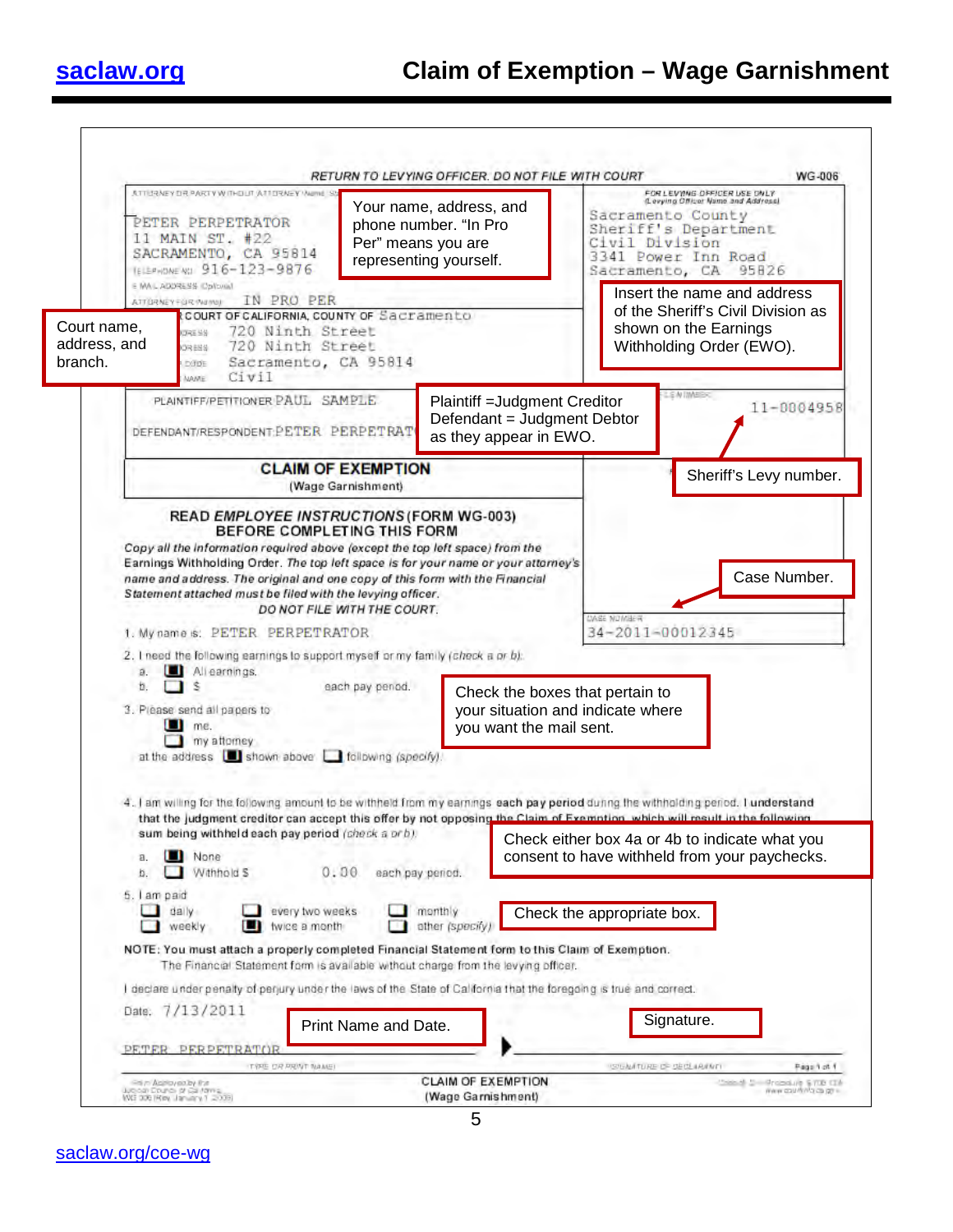# **[saclaw.org](https://saclaw.org/) Claim of Exemption – Wage Garnishment**

|                                                                                                                                              |                                                                      |                                                                                                                                                                                                                                                                                                                                                                                                                                                                                                                                                                                                                                                                                                                                                                                                                                 |                                                                            |                                                                                                                                                                                                                              | WG-007/ EJ-165                                                          |
|----------------------------------------------------------------------------------------------------------------------------------------------|----------------------------------------------------------------------|---------------------------------------------------------------------------------------------------------------------------------------------------------------------------------------------------------------------------------------------------------------------------------------------------------------------------------------------------------------------------------------------------------------------------------------------------------------------------------------------------------------------------------------------------------------------------------------------------------------------------------------------------------------------------------------------------------------------------------------------------------------------------------------------------------------------------------|----------------------------------------------------------------------------|------------------------------------------------------------------------------------------------------------------------------------------------------------------------------------------------------------------------------|-------------------------------------------------------------------------|
|                                                                                                                                              | SHORT TITLE:                                                         |                                                                                                                                                                                                                                                                                                                                                                                                                                                                                                                                                                                                                                                                                                                                                                                                                                 |                                                                            | EW Ma Gred as ella MM.                                                                                                                                                                                                       | COURT CASE NO.                                                          |
|                                                                                                                                              | SAMPLE V PERPETRATOR                                                 |                                                                                                                                                                                                                                                                                                                                                                                                                                                                                                                                                                                                                                                                                                                                                                                                                                 |                                                                            |                                                                                                                                                                                                                              | 11-0004958<br>THE RESIDENCE.                                            |
|                                                                                                                                              |                                                                      |                                                                                                                                                                                                                                                                                                                                                                                                                                                                                                                                                                                                                                                                                                                                                                                                                                 | <b>FINANCIAL STATEMENT</b><br>(Wage Garnishment - Enforcement of Judgment) | Court Case Number.                                                                                                                                                                                                           |                                                                         |
|                                                                                                                                              |                                                                      |                                                                                                                                                                                                                                                                                                                                                                                                                                                                                                                                                                                                                                                                                                                                                                                                                                 |                                                                            | NOTE: If you are married, this form must be signed by your spouse unless you and your spouse are living separate and<br>apart. If this form is not signed by your spouse, check the applicable box on the reverse in item 9. |                                                                         |
|                                                                                                                                              |                                                                      |                                                                                                                                                                                                                                                                                                                                                                                                                                                                                                                                                                                                                                                                                                                                                                                                                                 |                                                                            | 1. The following persons other than myself depend, in whole or in part, on me or my spouse for support.                                                                                                                      | MONTHLY TAKE-HOME                                                       |
|                                                                                                                                              |                                                                      | <b>NAME</b>                                                                                                                                                                                                                                                                                                                                                                                                                                                                                                                                                                                                                                                                                                                                                                                                                     | AGE                                                                        | RELATIONSHIP TO ME                                                                                                                                                                                                           | INCOME & SOURCE                                                         |
|                                                                                                                                              | a. none                                                              |                                                                                                                                                                                                                                                                                                                                                                                                                                                                                                                                                                                                                                                                                                                                                                                                                                 |                                                                            | Spouse                                                                                                                                                                                                                       | none                                                                    |
|                                                                                                                                              | b.                                                                   |                                                                                                                                                                                                                                                                                                                                                                                                                                                                                                                                                                                                                                                                                                                                                                                                                                 |                                                                            |                                                                                                                                                                                                                              |                                                                         |
| Insert your GROSS<br>income, then payroll<br>deductions, e.g.,<br>Medical, Dental,<br>Vision, Union Dues,<br>Retirement, etc.                | в.<br>My monthly income<br>a. My gross monthly pay is.<br>(3)<br>(4) | b. My payroll deductions are (specify purpose and amount).<br>(1) Federal and state withholding, FICA, and SDI<br>(2) Med/Den/Vis<br>the company of the company of the company<br>the control of the control of the control of the control of the control<br>My TOTAL payroll deduction amount is (add (1) through (4)).<br>c. My monthly take-home pay is (a minus b).<br>d. Other money I get each month from (specify source).                                                                                                                                                                                                                                                                                                                                                                                               |                                                                            | 289.75<br>200.00<br>is.                                                                                                                                                                                                      | 2.448<br>2a. S<br>489 75<br>$b.5 -$<br>959 00<br>d.S                    |
|                                                                                                                                              |                                                                      |                                                                                                                                                                                                                                                                                                                                                                                                                                                                                                                                                                                                                                                                                                                                                                                                                                 |                                                                            |                                                                                                                                                                                                                              |                                                                         |
|                                                                                                                                              |                                                                      | <b>E. TOTAL MONTHLY INCOME</b> (cplus d):                                                                                                                                                                                                                                                                                                                                                                                                                                                                                                                                                                                                                                                                                                                                                                                       |                                                                            |                                                                                                                                                                                                                              | 1.959.00<br>0. S.                                                       |
| Insert bank account,<br>vehicle, and real<br>property information<br>including the equity, if<br>any. Equity $=$ value<br>minus amount owed. | a. Cash<br>d. Real estate equity<br>none                             | 3. I, my spouse, and my other dependents own the following property:<br>b. Checking, savings, and credit union accounts (fist banks).<br>(1) Chase Bank Charles Charles Charles Charles Charles Charles Charles Charles Charles Charles Charles Charles Charles Charles Charles Charles Charles Charles Charles Charles Charles Charles Charles Charles Charles Charles<br>(2)<br>(3)<br>c. Cars, other vehicles, and boat equity (fist make, year of each).<br>$(1)$ 2005 Ford Fusion<br>(2)<br>$(3)$ (2) and 2 and 2 and 2 and 2 and 2 and 2 and 2 and 2 and 2 and 2 and 2 and 2 and 2 and 2 and 2 and 2 and 2 and 2 and 2 and 2 and 2 and 2 and 2 and 2 and 2 and 2 and 2 and 2 and 2 and 2 and 2 and 2 and 2 and 2 and 2 a<br>e. Other personal property (jewelry, furniture, furs, stocks, bonds, etc.) (fist separately). |                                                                            | Add lines c and d then insert Total Monthly Income.<br>35.00<br>$-0.00$                                                                                                                                                      | 3a. S.<br>35.00<br>b. S<br>9.09<br>c. S.<br>d. S<br>0.80<br><b>B.S.</b> |